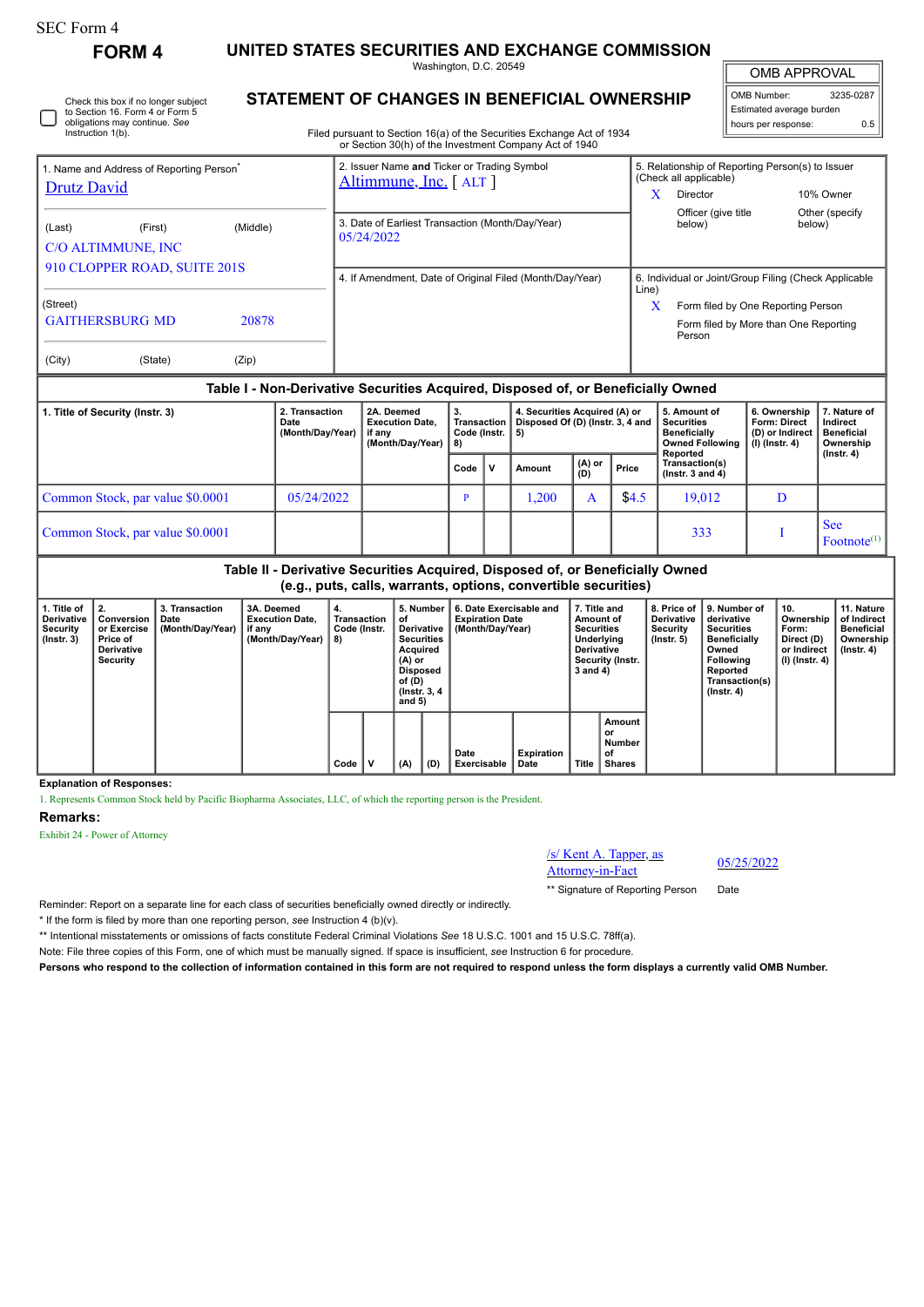## **POWER OF ATTORNEY**

Know all by these presents, that the undersigned hereby constitutes and appoints each of Richard Eisenstadt, Kent Tapper and Siavosh Salimi, signing singly, the undersigned's true and lawful attorney-in-fact to:

- (1) execute for and on behalf of the undersigned, in the undersigned's capacity as an officer and/or director of Altimmune, Inc. (the "**Company**"), (i) Form ID, including any attached documents, to effect the assignment of codes to the undersigned to be used in the transmission of information to the United States Securities and Exchange Commission using the EDGAR System, (ii) Forms 3, 4 and 5, (iii) Schedule 13D, (iv) Schedule 13G and (v) amendments of each thereof, in accordance with Section 16(a) of the Securities Exchange Act of 1934, as amended, and the rules thereunder;
- (2) do and perform any and all acts for and on behalf of the undersigned which may be necessary or desirable to complete and execute any such Form 3, 4 or 5, Schedule 13D. Schedule 13G or any amendments thereto and timely file such form with the United States Securities and Exchange Commission and any stock exchange or similar authority; and
- (3) take any other action of any type whatsoever in connection with the foregoing which, in the opinion of such attorney-in-fact, may be of benefit to, in the best interest of, or legally required by, the undersigned, it being understood that the documents executed by such attorney-in-fact on behalf of the undersigned pursuant to this Power of Attorney shall be in such form and shall contain such terms and conditions as such attorney-in-fact may approve in such attorney-in-fact's discretion.

The undersigned hereby grants to each such attorney-in-fact full power and authority to do and perform any and every act and thing whatsoever requisite, necessary, or proper to be done in the exercise of any of the rights and powers herein granted, as fully to all intents and purposes as the undersigned might or could do if personally present, with full power of substitution or revocation, hereby ratifying and confirming all that such attorneyin-fact, or such attorney-in-fact's substitute or substitutes, shall lawfully do or cause to be done by virtue of this Power of Attorney and the rights and powers herein granted. The undersigned acknowledges that the foregoing attorneys-in-fact, in serving in such capacity at the request of the undersigned, are not assuming, nor is the Company assuming, any of the undersigned's responsibilities to comply with Section 16 or Regulation 13D-G of the Securities Exchange Act of 1934, as amended. The undersigned hereby agrees to indemnify the attorney-in-fact and the Company from and against any demand, damage, loss, cost or expense arising from any false or misleading information provided by the undersigned to the attorney-in-fact.

This Power of Attorney shall remain in full force and effect until the undersigned is no longer required to file Forms 3, 4 and 5 with respect to the undersigned's holdings of and transactions in securities issued by the Company, unless earlier revoked by the undersigned in a signed writing delivered to the foregoing attorneys-in-fact. This Power of Attorney may be filed with the United States Securities and Exchange Commission as a confirming statement of the authority granted herein. This Power of Attorney supersedes any prior power of attorney in connection with the undersigned's capacity as an officer and/or director of the Company. This Power of Attorney shall expire as to any individual attorney-in-fact if such attorney-in-fact ceases to be an executive officer of the Company.